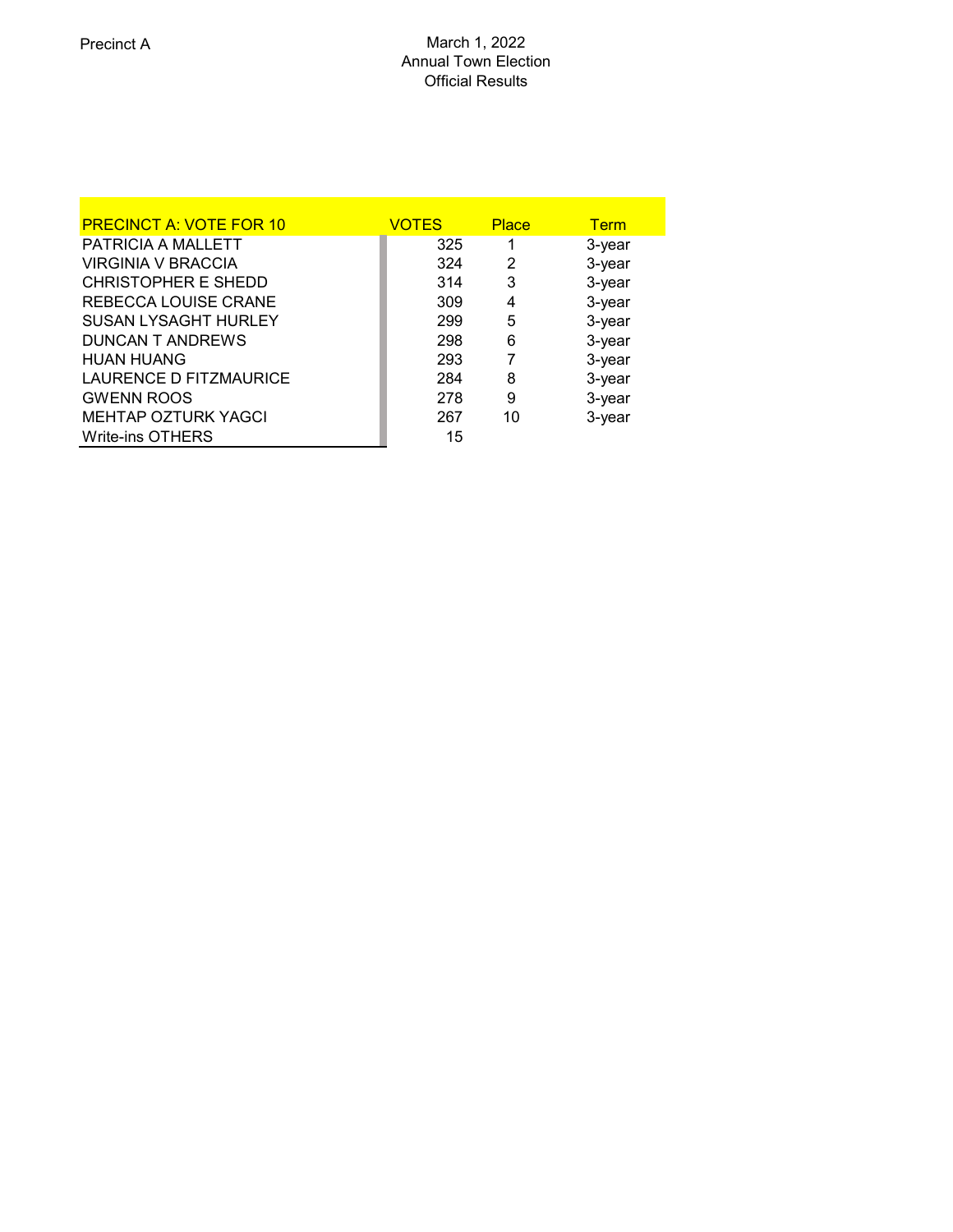| <b>PRECINCT B: VOTE FOR 30</b> | <b>VOTES</b>     | <b>Place</b>    | <b>Tern</b>          |
|--------------------------------|------------------|-----------------|----------------------|
| <b>LINDA H CHOW</b>            | 333              | 1               | 3-year               |
| <b>MELISSA A MARTIN</b>        | 314              | $\overline{2}$  | 3-year               |
| <b>IVY WANG</b>                | 291              | 3               | 3-year               |
| <b>KELLY C FRIENDLY</b>        | 274              | 4               | 3-year               |
| <b>EUNICE B GROARK</b>         | 265              | 5               | 3-year               |
| <b>CAROLINE A FRIENDLY</b>     | 260              | 6               | 3-year               |
| <b>JAMES L ROBERTI</b>         | 253              | $\overline{7}$  | 3-year               |
| <b>BETSY G ROBERTI</b>         | 251              | 8               | 3-year               |
| <b>SCOTT K BENDER</b>          | 246              | 9               | 3-year               |
| <b>NORA TRACY PHILLIPS</b>     | 242              | 10              | 3-year               |
| <b>AMY E MCCARRON</b>          | $\overline{229}$ | $\overline{11}$ | $2$ -year            |
| <b>KATHERINE S CORT</b>        | 216              | 12              | 2-year               |
| <b>ROBERTA MORGENSTERN</b>     | 210              | 13              | 2-year               |
| <b>SKYE JACOBS</b>             | 208              | 14              | 2-year               |
| ALBERT BENEDICT KRUG, III      | 201              | 15              | 2-year               |
| <b>DAVID L MURPHY</b>          | 195              | 16              | 2-year               |
| <b>HAIHONG LI</b>              | 188              | 17              | 2-year               |
| <b>ARTHUR S PRIVER</b>         | 187              | 18              | 2-year               |
| PETRO LISOWSKY                 | 186              | 19              | 2-year               |
| <b>MARY EATON CROWN</b>        | 182              | 20              | 2-year               |
| <b>GARY ARTHUR</b>             | 181              | $\overline{21}$ | $\overline{1}$ -year |
| PAUL THOMAS DELANEY            | 175              | 22              | 1-year               |
| <b>DEED MCCOLLUM</b>           | 166              | 23              | 1-year               |
| S PETER W JONES                | 163              | 24              | 1-year               |
| MIDDLETON ANSLEY MARTIN, JR    | 161              | 25              | 1-year               |
| <b>CHRISTINA HORNER</b>        | 161              | 26              | 1-year               |
| <b>JOSEPH SCHOTT</b>           | 157              | 27              | 1-year               |
|                                |                  |                 |                      |
| NATHALIE Y de FONTNOUVELLE     | 155              | 28              | 1-year               |
| JOSEPH MICHAEL HICKSON, III    | 150              | 29              | 1-year               |
| <b>FREDRICK E BUNGER</b>       | 149              | 30              | 1-year               |
| <b>EVAN R EKLUND</b>           | 146              |                 |                      |
| SONG HU                        | 141              |                 |                      |
| <b>KEVIN FRANCIS HANRON</b>    | 134              |                 |                      |
| <b>Write-ins OTHERS</b>        | 49               |                 |                      |

u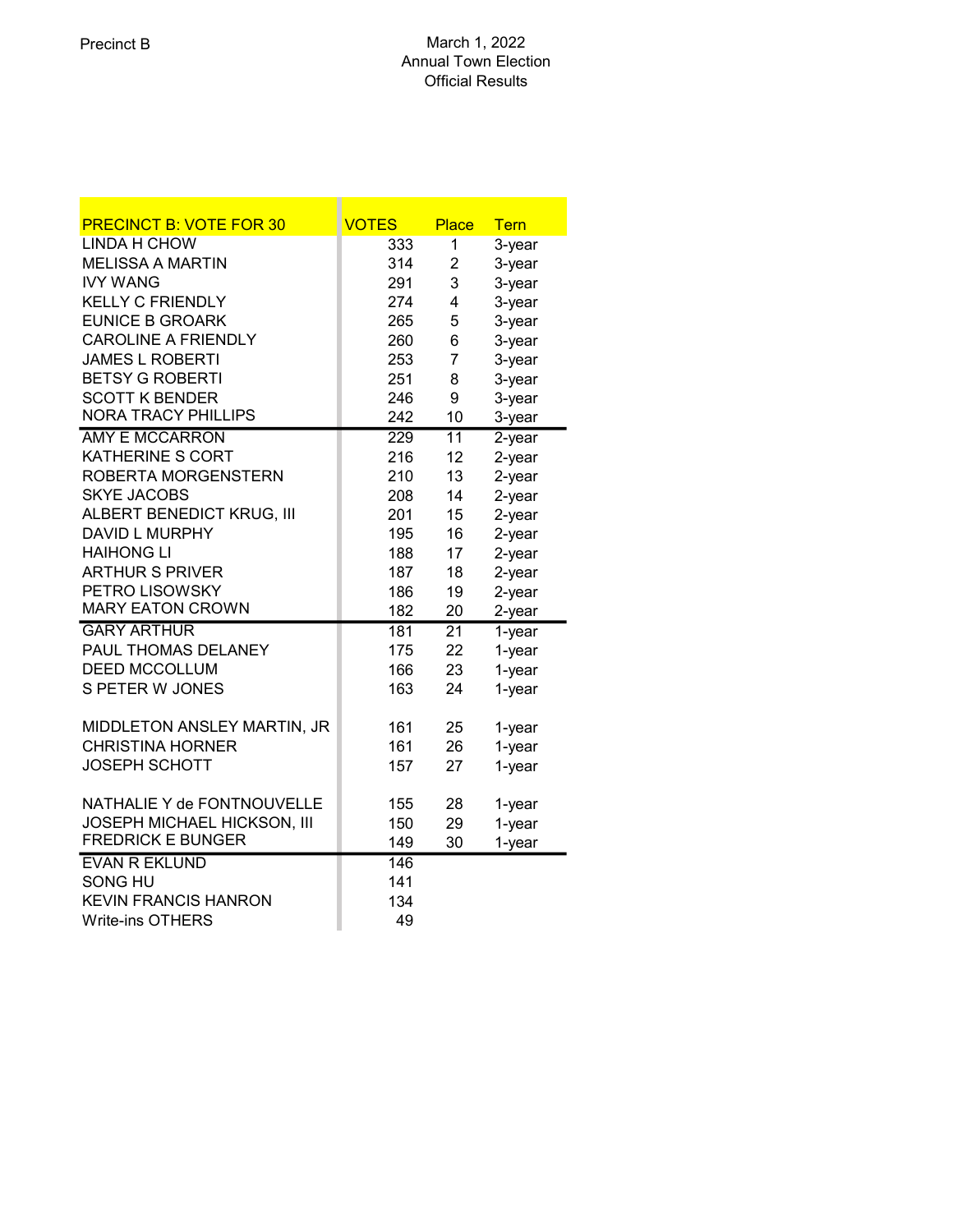| <b>PRECINCT C: VOTE FOR 30</b> | <b>VOTES</b>    | <b>Place</b>    | <b>Term</b> |
|--------------------------------|-----------------|-----------------|-------------|
| SHANI M DEFINA                 | 200             | 1               | 3-year      |
| <b>CHRISTINE S MIZZI</b>       | 200             | $\overline{2}$  | 3-year      |
| <b>ANDREA N WARD</b>           | 191             | 3               | 3-year      |
| <b>LINDA OLIVER GRAPE</b>      | 189             | 4               | 3-year      |
| <b>LEANNE J LEIBMAN</b>        | 186             | 5               | 3-year      |
| AMY SB GOTTSCHALK              | 182             | 6               | 3-year      |
| THOMAS H ULFELDER              | 180             | $\overline{7}$  | 3-year      |
| ANN WELKE RAPPAPORT            | 166             | 8               | 3-year      |
| <b>SARA H RAVERET</b>          | 164             | 9               | 3-year      |
| <b>HYUN SOOK RYU SONG</b>      | 162             | 10              | 3-year      |
| <b>SHARON L GRAY</b>           | 153             | $\overline{11}$ | $2$ -year   |
| <b>WENDY HARRIS GARBER</b>     | 150             | 12              | $2$ -year   |
| ROYALL H SWITZLER              | 150             | 13              | $2$ -year   |
| LOIS C. SULLIVAN               | 146             | 14              | 2-year      |
| ANN M HOWLEY                   | 146             | 15              | 2-year      |
| <b>LUCY ROONEY KAPPLES</b>     | 143             | 16              | 2-year      |
| <b>SARAH H PEDERSEN</b>        | 143             | 17              | 2-year      |
| <b>KATE MCGEOUGH</b>           | 141             | 18              | 2-year      |
| <b>STEVEN D FESSLER</b>        | 138             | 19              | 2-year      |
| MARTIN JAY MCHALE, JR          | 134             | 20              | 2-year      |
| <b>MARCIA TESTA SIMONSON</b>   | 132             | $\overline{21}$ | 1-year      |
| <b>KATHY Y EGAN</b>            | 130             | 22              | 1-year      |
| BEATRICE BEZMALINOVIC DHEBAR   | 127             | 23              | 1-year      |
| <b>LUCIENNE V RONCO</b>        | 123             | 24              | 1-year      |
| <b>SUSAN K MAGGIONI</b>        | 118             | 25              | 1-year      |
| <b>MORRIS RUSTY KELLOGG</b>    | 118             | 26              | 1-year      |
| <b>HOLLY M GRACE</b>           | 116             | 27              | 1-year      |
| <b>ELIZABETH LASHWAY</b>       | 115             | 28              | 1-year      |
| PAMELA POSEY                   | 113             | 29              | 1-year      |
| <b>KELLY MCCOULF NORRIS</b>    | 99              | 30              | 1-year      |
| <b>JEFFREY L LEVITAN</b>       | $\overline{98}$ |                 |             |
| MARY PENELOPE ROSSANO          | 94              |                 |             |
| PETER A MARX                   | 93              |                 |             |
| <b>ANDREA P LINDSEY</b>        | 91              |                 |             |
| <b>DONALD S SHEPARD</b>        | 76              |                 |             |
| <b>Write-ins OTHERS</b>        | 6               |                 |             |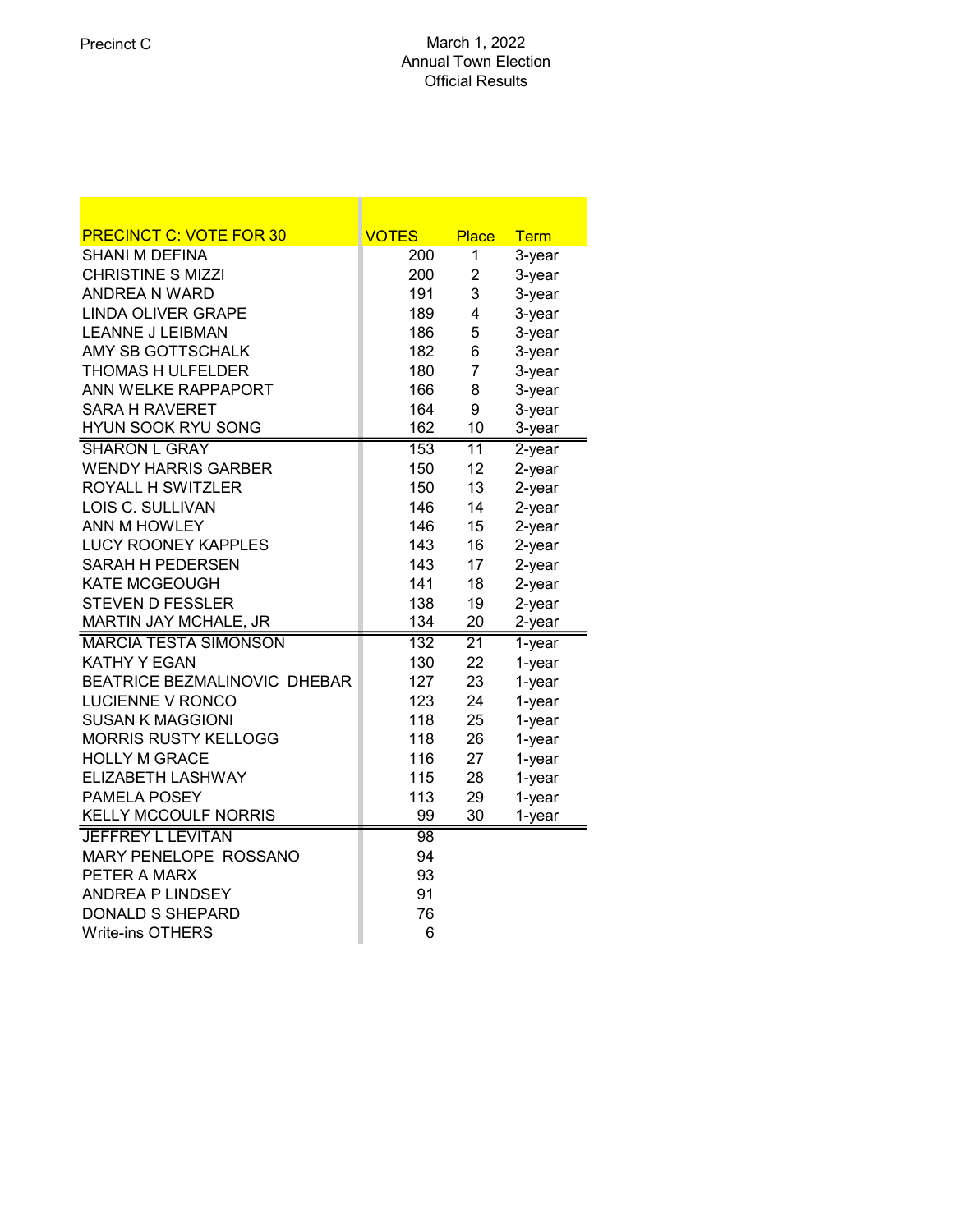| <b>PRECINCT D: VOTE FOR 30</b> | <b>VOTES</b> | <b>Place</b>    | <b>Term</b> |
|--------------------------------|--------------|-----------------|-------------|
| <b>CRAIG EDWARD MACK</b>       | 353          | 1               | 3-year      |
| PATTI QUIGLEY                  | 329          | $\overline{2}$  | 3-year      |
| ANN-MARA S LANZA               | 246          | 3               | 3-year      |
| <b>CHRISTINE A KEHOE</b>       | 232          | 4               | 3-year      |
| <b>QUENTIN S PRIDEAUX</b>      | 223          | 5               | 3-year      |
| ELIZABETH SULLIVAN WOODS       | 221          | 6               | 3-year      |
| SANDRA SABA JOSEPH             | 218          | $\overline{7}$  | 3-year      |
| JOHN D LANZA                   | 212          | 8               | 3-year      |
| <b>MAURA MURPHY</b>            | 204          | 9               | 3-year      |
| LINA EVE VITA MUSAYEV          | 202          | 10              | 3-year      |
| <b>MASON R SMITH</b>           | 201          | $\overline{11}$ | $2$ -year   |
| LAURA SCHOTSKY OLTON           | 196          | 12              | 2-year      |
| <b>MARGIE PALLADINO</b>        | 192          | 13              | $2$ -year   |
| <b>IAN COHEN</b>               | 183          | 14              | $2$ -year   |
| <b>ILLANA S NISSENBAUM</b>     | 183          | 15              | 2-year      |
| CAROL LYNN ALMEDA-MORROW       | 181          | 16              | 2-year      |
| <b>STEPHEN G MURPHY</b>        | 179          | 17              | $2$ -year   |
| W ARTHUR GARRITY III           | 176          | 18              | $2$ -year   |
| <b>JOHN G SCHULER</b>          | 171          | 19              | 2-year      |
| <b>ELLIOT GODFREY SWAN</b>     | 167          | 20              | 2-year      |
| <b>DIANE E HALL</b>            | 166          | $\overline{21}$ | 1-year      |
| <b>MARK B BENJAMIN</b>         | 166          | 22              | 1-year      |
| <b>DEREK B REDGATE</b>         | 162          | 23              | 1-year      |
| <b>GAIL FRANCES SULLIVAN</b>   | 154          | 24              | 1-year      |
| <b>LORI A FERRANTE</b>         | 150          | 25              | 1-year      |
| ETHAN I DAVIS                  | 146          | 26              | 1-year      |
| <b>MARY BETH GRIMM</b>         | 133          | 27              | 1-year      |
| ELIZABETH H SHLALA             | 129          | 28              | 1-year      |
| LAURA ROBERT-FRAGASSO          | 128          | 29              | 1-year      |
| RICHARD D HILL JR              | 120          | 30              | 1-year      |
| <b>JOHN W HUSSEY JR</b>        | 111          |                 |             |
| <b>RICHARD GORDON HOWES</b>    | 107          |                 |             |
| <b>Write-ins OTHERS</b>        | 7            |                 |             |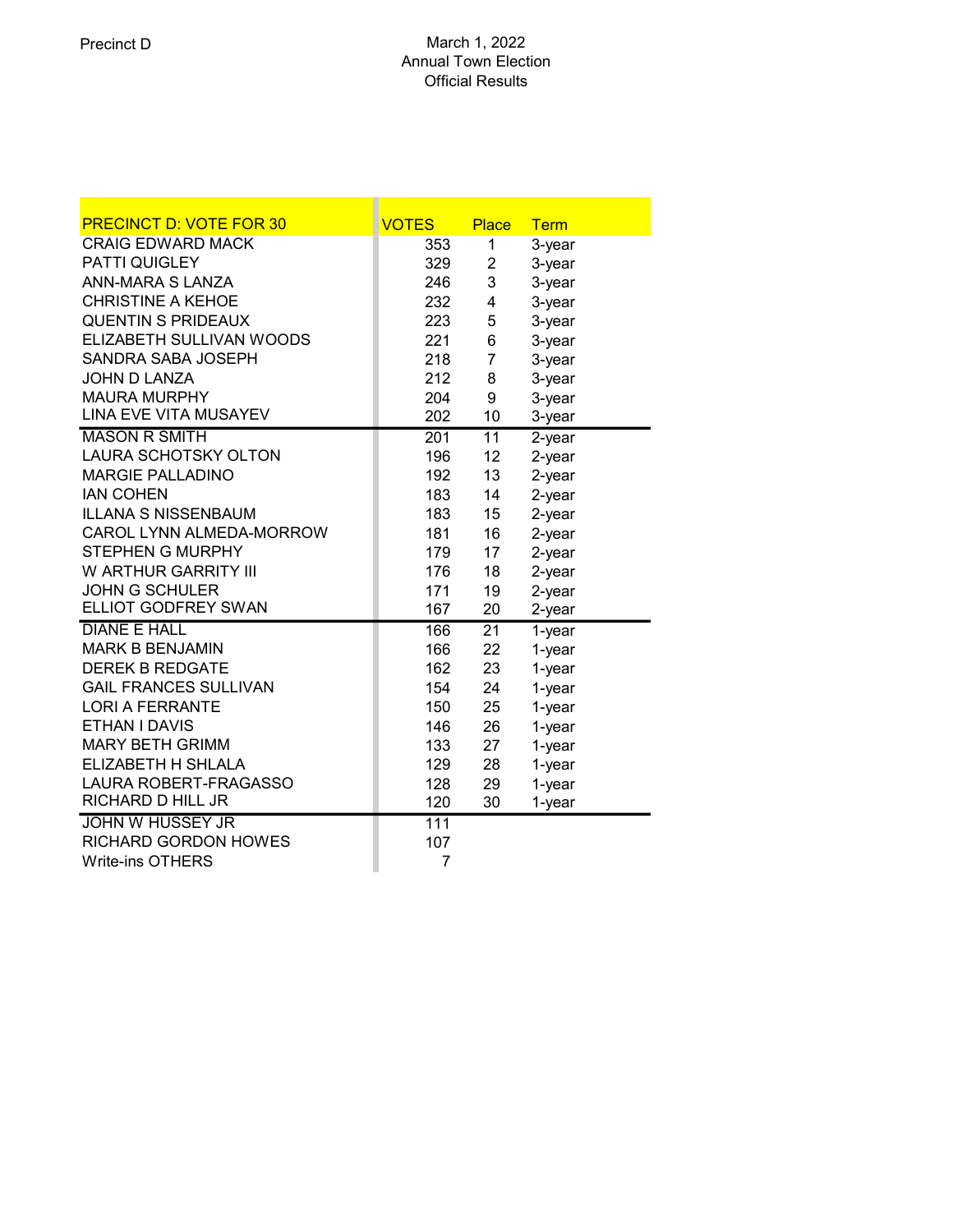| <b>PRECINCT E: VOTE FOR 30</b> | <b>VOTES</b>     | <b>Place</b>    | <b>Term</b> |
|--------------------------------|------------------|-----------------|-------------|
| <b>LISE M OLNEY</b>            | 241              | 1               | 3-year      |
| <b>ODESSA MB SANCHEZ</b>       | 238              | 2               | 3-year      |
| KATHERINE L BABSON, JR         | 228              | 3               | 3-year      |
| <b>SUSAN E RYAN</b>            | 210              | 4               | 3-year      |
| <b>RAINA C MCMANUS</b>         | 194              | 5               | 3-year      |
| <b>JARED W PARKER</b>          | 189              | 6               | 3-year      |
| <b>WENDY S BECK VON PECCOZ</b> | 186              | 7               | 3-year      |
| <b>MARY GARD</b>               | 178              | 8               | 3-year      |
| CATHERINE L JOHNSON            | 178              | 9               | 3-year      |
| <b>CAREN PARKER</b>            | 177              | 10              | 3-year      |
| <b>PAUL A CRAMER</b>           | 166              | $\overline{11}$ | $2$ -year   |
| TIMOTHY W FULHAM               | 163              | 12              | 2-year      |
| <b>MARLA L ROBINSON</b>        | 162              | 13              | 2-year      |
| <b>RANI ELWY</b>               | 157              | 14              | 2-year      |
| <b>LAURENCE D SHIND</b>        | 150              | 15              | $2$ -year   |
| KATHERINE K MACDONALD          | 149              | 16              | 2-year      |
| <b>REGINA C LAROCQUE</b>       | 146              | 17              | 2-year      |
| NANCY L GOODEN WESTENBERG      | 143              | 18              | 2-year      |
| <b>JESSICA BETH GRAHAM</b>     | 143              | 19              | 2-year      |
| <b>SYLVIA T HAHN-GRIFFITHS</b> | $\overline{142}$ | tie             | $2/1$ -year |
| <b>JOAN GAUGHAN</b>            | 142              | tie             | $2/1$ -year |
| <b>NEAL R GOINS</b>            | 140              | $\overline{22}$ | $1$ -year   |
| <b>KEVIN J MACDONALD</b>       | 139              | 23              | 1-year      |
| <b>JACQUI VAN LOOY</b>         | 138              | 24              | 1-year      |
| <b>WENDY A HAERING-ENGELS</b>  | 138              | 25              | 1-year      |
| <b>MARY SCANLON</b>            | 132              | 26              | 1-year      |
| <b>RUSSELL THOMAS GENTRY</b>   | 118              | 27              | 1-year      |
| <b>JOHN FREDERICK ERHARD</b>   | 112              | 28              | 1-year      |
| <b>SUKRU CINAR</b>             | 108              | 29              | 1-year      |
| THOMAS J MACDONALD             | 106              | 30              | 1-year      |
| <b>DENNIS M DISCHINO</b>       | 94               |                 |             |
| <b>JEFFREY KLURFELD</b>        | 93               |                 |             |
| <b>Write-ins OTHERS</b>        | $\overline{2}$   |                 |             |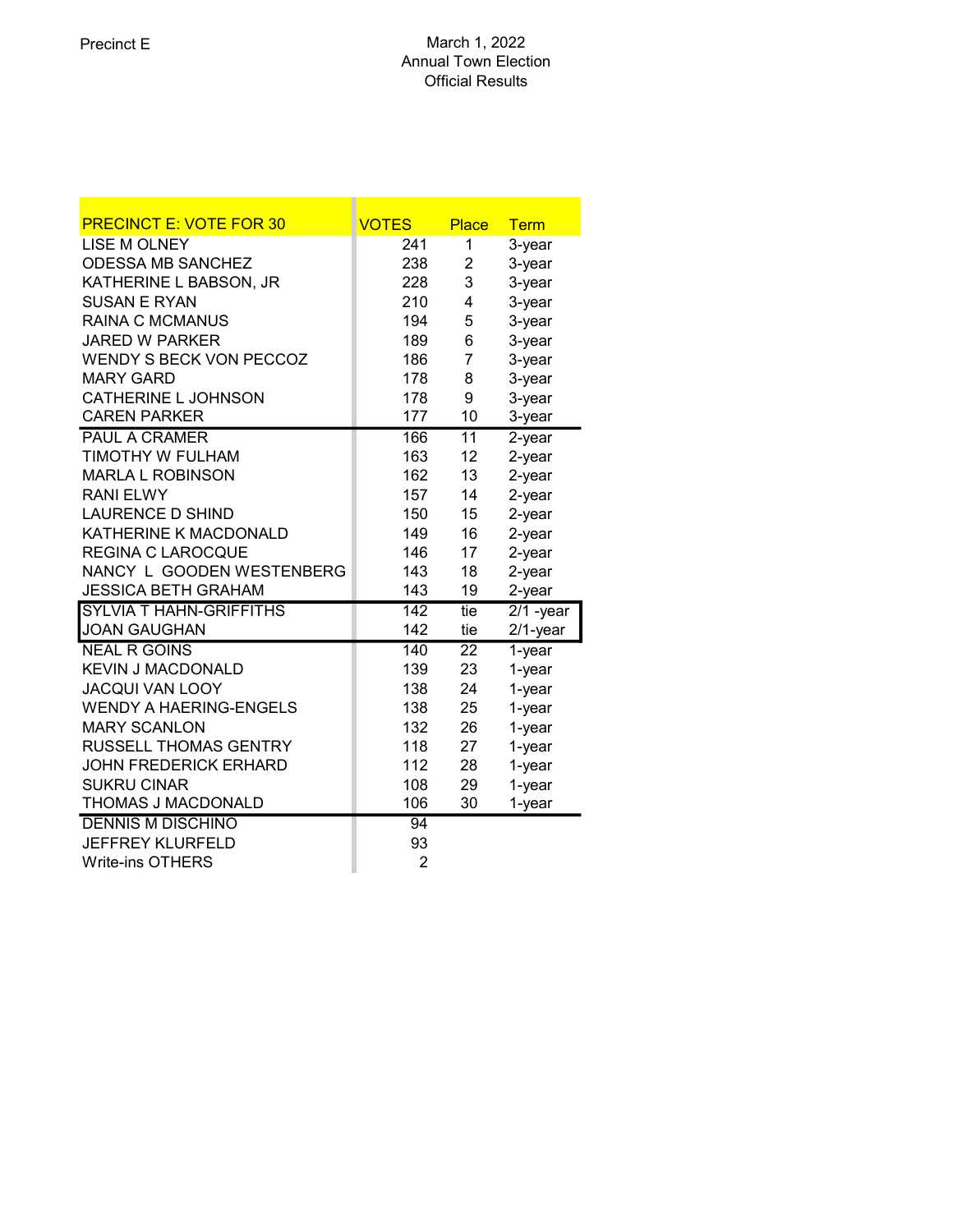| <b>PRECINCT F: VOTE FOR 30</b>    | <b>VOTES</b>   | <b>Place</b>    | <b>Term</b> |
|-----------------------------------|----------------|-----------------|-------------|
| <b>LISA COLLINS</b>               | 274            | 1               | 3-year      |
| NIKI BRINKMAN-OFENLOCH            | 177            | $\overline{2}$  | 3-year      |
| MICHAEL J MASTRIANNI              | 174            | 3               | 3-year      |
| PRUDENCE B HAY                    | 173            | 4               | 3-year      |
| <b>HOPE CROSIER</b>               | 168            | 5               | 3-year      |
| <b>ANNE P COHEN</b>               | 164            | 6               | 3-year      |
| <b>SHELLY WARD</b>                | 161            | $\overline{7}$  | 3-year      |
| <b>CHRISTINE SWENSON LAWRENCE</b> | 156            | 8               | 3-year      |
| <b>SARA A JENNINGS</b>            | 143            | 9               | 3-year      |
| <b>ELIZABETH LANGE</b>            | 142            | tie             | $3/2$ -year |
| MICHAEL ANDREW LICATA             | 142            | tie             | $3/2$ -year |
| <b>SHAWN BAKER</b>                | 140            | $\overline{12}$ | $2$ -year   |
| <b>SUSAN KAGAN LANGE</b>          | 137            | 13              | 2-year      |
| <b>SALVATORE DEFAZIO III</b>      | 127            | 14              | 2-year      |
| <b>CYNTHIA C EDWARDS</b>          | 123            | 15              | 2-year      |
| <b>JULIE RISING BRYAN</b>         | 122            | 16              | 2-year      |
| <b>DAVID LIVINGSTON</b>           | 121            | 17              | 2-year      |
| <b>NICHOLE ANN BERNIER</b>        | 120            | 18              | 2-year      |
| <b>VICTORIA J OSTLER</b>          | 114            | 19              | 2-year      |
| DAVID RYAN DAWS                   | 106            | 20              | 2-year      |
| <b>MICHELE DRAGON LIVINGSTON</b>  | 105            | $\overline{21}$ | 1-year      |
| C MADISON RILEY, III              | 105            | 22              | 1-year      |
| <b>MAGGIE N EGGER</b>             | 103            | 23              | 1-year      |
| <b>VIRGINIA LEE FERKO</b>         | 103            | 24              | 1-year      |
| <b>FREDERIC W RIPLEY</b>          | 101            | 25              | 1-year      |
| <b>ERIC M CARLSON</b>             | 98             | 26              | 1-year      |
| <b>STEVEN J SIMONS</b>            | 94             | 27              | 1-year      |
| <b>ELAINE M PUTNAM</b>            | 92             | 28              | 1-year      |
| Write-in ELIZABETH MAY            | 33             | 29              | 1-year      |
| Write-in CHRIS CAVALLERANO        | $\overline{2}$ | tie             |             |
| Write-in JAY PROSNITZ             | $\overline{2}$ | tie             |             |
| Write-in KRISTIN COOGAN           | $\overline{2}$ | tie             |             |
| Write-in CHRIS BALDWIN            | $\overline{2}$ | tie             |             |
| Write-in BRETT ESTWANIK           | $\overline{2}$ | tie             |             |
| <b>Write-ins OTHERS</b>           | $\overline{3}$ |                 |             |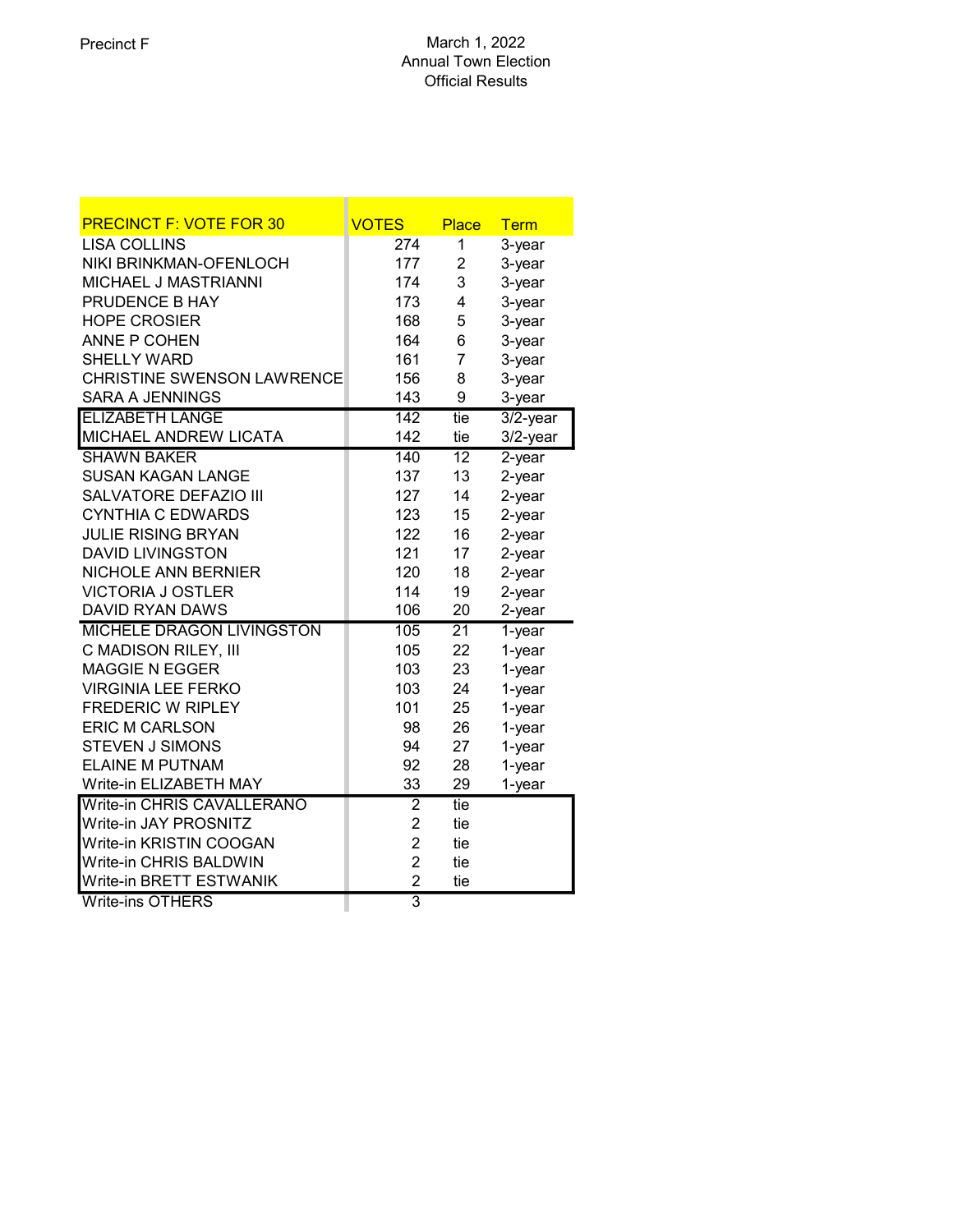| <b>PRECINCT G: VOTE FOR 30</b>   | <b>VOTES</b>    | <b>Place</b>    | <b>Term</b> |
|----------------------------------|-----------------|-----------------|-------------|
| <b>ALICE HANLON PEISCH</b>       | 142             | 1               | 3-year      |
| <b>SUSAN A MANGIACOTTI</b>       | 96              | 2               | 3-year      |
| <b>MICHAEL R TOBIN</b>           | 95              | 3               | 3-year      |
| PETER SOLOMON                    | 92              | 4               | 3-year      |
| <b>JE'LESIA JONES</b>            | 87              | 5               | 3-year      |
| <b>DIANE CAMPBELL</b>            | 83              | 6               | 3-year      |
| <b>JUDSON L JAFFE</b>            | 83              | 7               | 3-year      |
| PAUL H MERRY                     | 81              | 8               | 3-year      |
| <b>MARJORIE R FREIMAN</b>        | 80              | 9               | 3-year      |
| TODD M COOK                      | 78              | 10              | 3-year      |
| <b>DOUGLAS W SMITH</b>           | $\overline{76}$ | $\overline{11}$ | $2$ -year   |
| <b>ANDREW A WILSON</b>           | 75              | 12              | 2-year      |
| <b>MARY ANN CLUGGISH</b>         | 75              | 13              | 2-year      |
| RICHARD MICHAEL SALASOVICH       | 73              | 14              | 2-year      |
| <b>ALLAN L PORT</b>              | 73              | 15              | 2-year      |
| <b>CRAIG L COHEN</b>             | 72              | 16              | 2-year      |
| <b>RUSSELL B ASTLEY III</b>      | 71              | 17              | 2-year      |
| <b>JANET Z GIELE</b>             | 71              | 18              | 2-year      |
| <b>LORRI WOODACRE</b>            | 69              | 19              | $2$ -year   |
| <b>THADDEUS A HEUER</b>          | 69              | 20              | 2-year      |
| <b>EDWARD D FOLLAND</b>          | 63              | $\overline{21}$ | $1$ -year   |
| KATHLEEN F TRUMBULL              | 61              | 22              | 1-year      |
| HAROLD N KAPLAN, SR              | 58              | 23              | 1-year      |
| <b>RENEE B O'SULLIVAN</b>        | 56              | 24              | 1-year      |
| <b>JOAN HACKETT CODY</b>         | 56              | 25              | 1-year      |
| TAMARA V SIELECKI-DZURDZ         | 55              | 26              | 1-year      |
| <b>FREDERICK W SCHALLER</b>      | 53              | 27              | 1-year      |
| <b>Write-in PHILIPPA BIGGERS</b> | 15              | 28              | 1-year      |
| Write-in KARL HAMMOND            | 2               | 29              | 1-year      |
| Write-in ELIZABETH HUNNEWELL     | $\overline{1}$  | tie             |             |
| Write-in ELIZABETH MCCAULEY      | 1               | tie             |             |
| Write-in ALBERT FERGUSON         | 1               | tie             |             |
| <b>Write-in PARKER MORSE</b>     | 1               | tie             |             |